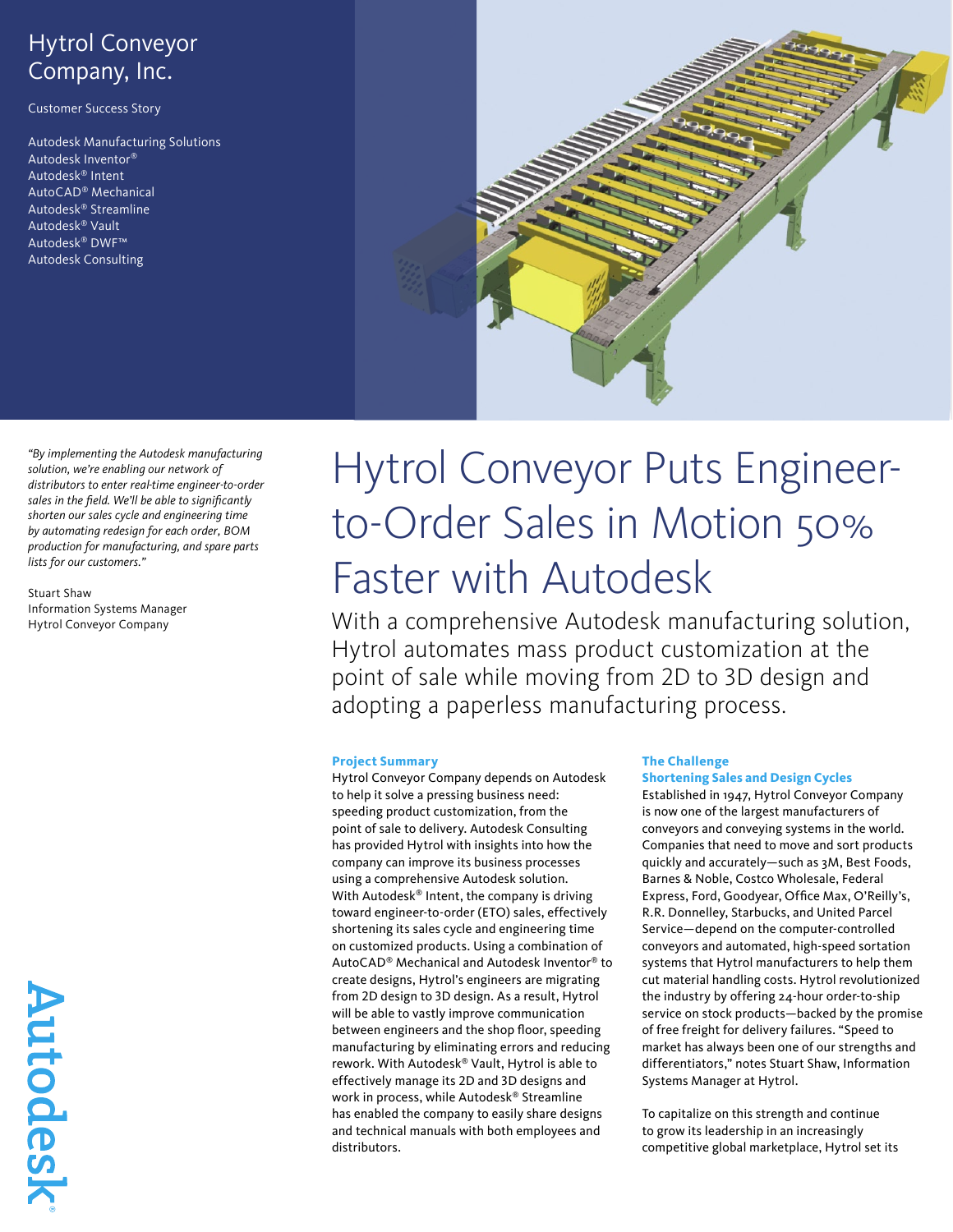sights on offering this type of rapid delivery for highly-customized products as well—a goal that immediately shed light on the company's need for updated sales order, engineering, and manufacturing processes. "In order to extend our promise to one-, two-, and four-week items, we needed to get information from the customer faster and more accurately than ever before," says Shaw. "We then needed an automated process for taking this information, designing a custom product, and delivering specifications to the shop

floor."

Hytrol sought a solution that would help it address every aspect of its business issue: designing and delivering a highly-customized product to market faster. By driving ETO sales in the field, it would be able to shorten sales and engineering cycle times. It could speed manufacturing by automating bill of materials (BOMs) production. Hytrol also wanted to streamline parts ordering by offering customers spare parts lists at the time of order, a change that would boost customer satisfaction. And to eliminate costly and time-consuming manufacturing errors, the company needed a clear migration path from 2D to 3D so that it could deliver more production-ready designs to the shop floor.

#### **The Solution**

#### **Comprehensive from End to End**

With Autodesk Inventor, Autodesk Intent, AutoCAD Mechanical, Autodesk Streamline, Autodesk Vault, Autodesk® DWF™, and Autodesk Consulting, Hytrol is well-equipped with the tools and services required to stay on top in the competitive global market. "By implementing the Autodesk manufacturing solution, we're enabling our network of distributors to enter realtime engineer-to-order sales in the field," says Shaw. "We'll be able to significantly shorten our sales cycle and engineering time by automating

redesign for each order, BOM production for manufacturing, and spare parts lists for our customers."

#### **Customizing Products Quickly and Easily**

Hytrol sells exclusively through 80 distributors representing 600 salespeople—and chose Autodesk Intent to facilitate ETO sales for all of its distributors. When Hytrol started looking at linking all its critical business systems together it quickly realized the ERP systems on the market didn't have the ETO component it required, nor strong ties into the Autodesk products it was already using. "Autodesk Intent was a no-brainer for us," says Shaw. "It has everything we need for ETO—functionality that would have taken us two to three times as long to write ourselves." Shaw explains, "By evaluating our business process needs and incrementally implementing ETO before an ERP system, we will save thousands of dollars in rework. Autodesk Intent fit our ETO needs better than available ERP configuators and was clearly the most cost-effective choice."

Autodesk Intent will automate product customization for Hytrol, enabling the company to efficiently produce and deliver custom products rapidly. "Customizing an order is a complex process because even minor changes in specifications require validation," explains George Williams, Manager of Engineering at Hytrol. "Autodesk Intent integrates our engineering specifications, design intelligence, and rules upfront, so we don't have to do massive calculations behind the scenes. It's done for us automatically." By embedding engineering rules, Autodesk Intent enables sales to achieve pre-approved designs in the field, reduces design iterations, minimizes costly errors, and eliminates manufacturing rework. With reduced lead times and products moving out the door faster, Hytrol is better able to meet the growing demand for mass customization.

Before Autodesk Intent, it was impossible to deliver final assembly drawings on customized products to the ordering distributor because the combinations were astronomical. But now, distributors are able to view what Hytrol will deliver at the time of order. "We can use engineering rules to create assemblies—in an automated fashion—before they hit the shop floor," explains Williams. "That means when distributors place custom orders, we can show them exactly what they are ordering before it's manufactured."

The tight integration between Autodesk Intent and Autodesk Inventor will also help Hytrol produce engineering documents based on a distributor's input, a function that Hytrol is hoping to leverage soon. "We want to tie distributor information, engineering rules, and other parameters directly to our engineering documents inside of Autodesk Inventor."

Being able to give customers a spare parts list upon sale was a big priority for Hytrol's distributors. Before Autodesk Intent, it was virtually impossible for Hytrol to meet this request. "We had to wait until we built the conveyor before we knew its spare part content," says Shaw. With Autodesk Intent, Hytrol will be able to build a bill of materials even as the customer is filling out an order. "Because part numbers are now connected to design information, the end customer can buy spare parts for the conveyors he's ordering when he orders them," adds Shaw. "Autodesk Intent is instrumental in this process."

#### **Facilitating Design Creation—in 2D and 3D**

Hytrol originally used ME10 from CoCreate Software, Inc., to create its engineering designs in 2D. But as it became apparent to Hytrol that ME10 could not continue to meet its needs,

the company began looking for a replacement product that would not only deliver the best 2D design tools immediately, but also offer a clear path to 3D. Autodesk was the only vendor that could offer this natural progression between 2D and 3D design. Three years ago, Hytrol converted to AutoCAD Mechanical. The company is now gradually migrating engineers to Autodesk Inventor, which helps them create more accurate designs as well as visualize and communicate design intent more clearly. "Even though 2D is good, there is still a margin of error in what's sent to the shop floor when we design in 2D," says Williams. "With 3D, that problem goes away."

#### **Managing 3D Design Data**

As Hytrol migrates to Autodesk Inventor, it's beginning to lean on Autodesk Vault for its data management needs. Initially, the company planned to develop its own data management system for 3D data, just as it did to manage its 2D data. But after viewing Autodesk Vault capabilities, the company saw no reason to spend resources creating an in-house solution. "Once we saw what Vault could do, we backed off," notes Williams. "Vault will manage all of our documents in Inventor, so we can concentrate on design rather than on worrying whether our newest internal release is working well for users."

Integrating Autodesk Vault with its existing PDM system, Hytrol plans to use Autodesk Vault to manage, ultimately, all of its engineering work in process. Autodesk Vault will automatically generate DWF files that Hytrol's PDM system can then serve out to the shop floor. Use of DWF files for manufacturing and assembly helps transition Hytrol to a paperless environment—all part of its initiative to move to lean processes.

**Sharing Made Easy** When Hytrol decided it wanted to publish





*"The Autodesk mantra is about service—that means a lot to us. We know Autodesk is listening, because we can see how they incorporate our feedback into new products."*

George Williams Manager of Engineering Hytrol Conveyor Company

*"Autodesk Intent was a no-brainer for us. It had everything we needed for ETO—functionality that would have taken us two to three times as long to write ourselves."*

Stuart Shaw Information Systems Manager Hytrol Conveyor Company

*"Autodesk Consulting helped us to really look at, and understand, our business processes before we started implementing software. They thought of things we hadn't considered—they've given us good direction."*

George Williams Manager of Engineering Hytrol Conveyor Company